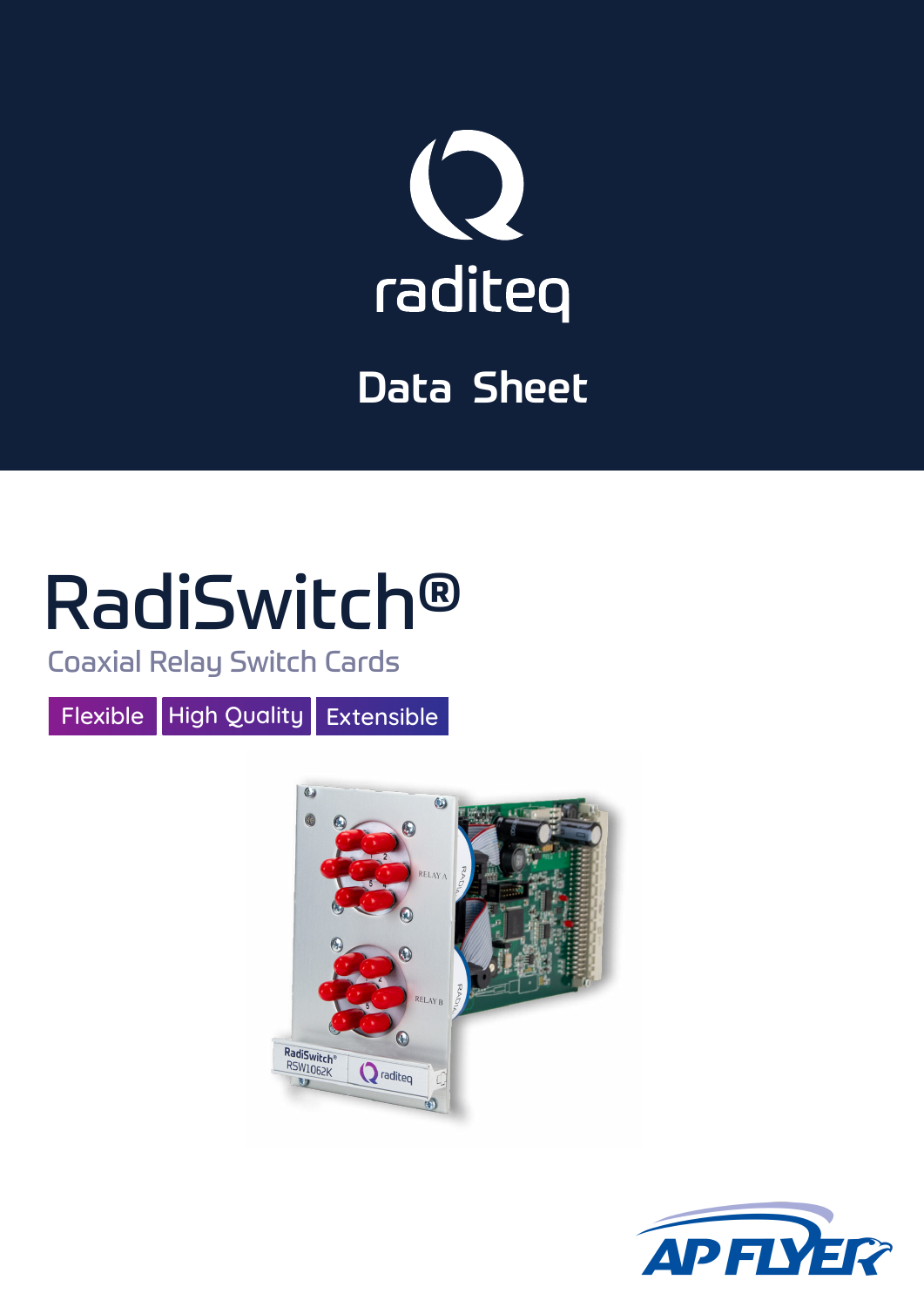# RadiSwitch®

### Maximum Flexibility in Test Automation

#### Flexible High Quality Extensible

EMC test systems are complex installations with many test and measurement instruments connected. In order to enable full automated testing, these devices and measuring instruments as well as the connections made between amplifiers, power meters, antennae and EMI receivers should be controlled in an automated manner. To enable switching these signals Raditeq developed the RadiSwitch® plug-in cards that are used in combination with the RadiCentre® modular test system.

#### **Flexible & Wide range**

The RadiSwitch® RF coaxial relay plug-in cards are able to switch RF signals from DC until 50 GHz and with RF power up to 700 Watts directly, or any high RF power indirect using externally controlled switches. RadiSwitch® plug-in cards are available in several versions, with one, two or four SPDT coaxial relays, alternatively one or two SP6T of different type coaxial relays; N-Type, BNC, SMA, 2.92mm (K) and 2.4 (Q). Any combination of plug-in cards is allowed, making this sustem the most flexible switching sustems in the world!

#### **High quality**

The RadiSwitch® plug-in cards use high quality switches with excellent RF characteristics. The insertion loss is specified at typical 0.4 dB and isolation is typically 60 dB. The lifetime (maximum switch cycles) of the internal relays is typically 10.000.000 cycles. This ensures long term usage of your switch system.

#### **Extensible & Easy to use**

RadiSwitch® plug-in cards are designed to fit in the RadiCentre® modular EMC test systems. This system has a backplane that will fit one, two or seven plug-in cards, bringing the maximum capacity of the system to 28 relays in the RadiCentre® 7-slot system. Of course it is possible to build even larger switching systems by combining any number of RadiCentre® systems. The system is "Plug and Play", which means that every board is automatically recognised, initialised and ready for use. The user can configure and control the functionality of every individual plug-in card by means of external software or using the RadiCentre® colour TFT touch screen display.

#### **Hardware interlock**

The first relay of the RadiSwitch® plug-in card (only for SPDT models) can either be used as a standard relay or as a safety interlock relay. When using this relay as a safety interlock, this enables the function to switch OFF the RF input to the amplifier, in order to prevent personnel to be subjected to high radiated RF fields. The RF interlock input can be connected to a switch on the entrance door of the test chamber.

#### **External switch control**

High power RF amplifiers are normally placed in separate test rooms with appropriate cooling facilities. To control these amplifiers the RSW2002E RadiSwitch plug-in card can be connected to an external high power switch system which has an internal power supply to power 12VDC/24VDC/28VDC external (high power) relays.

#### **Software support**

The RadiSwitch® plug-in cards are software controllable. Besides the RadiMation® integral EMC measurement software the system can be controlled by any EMC measurement package using control commands.

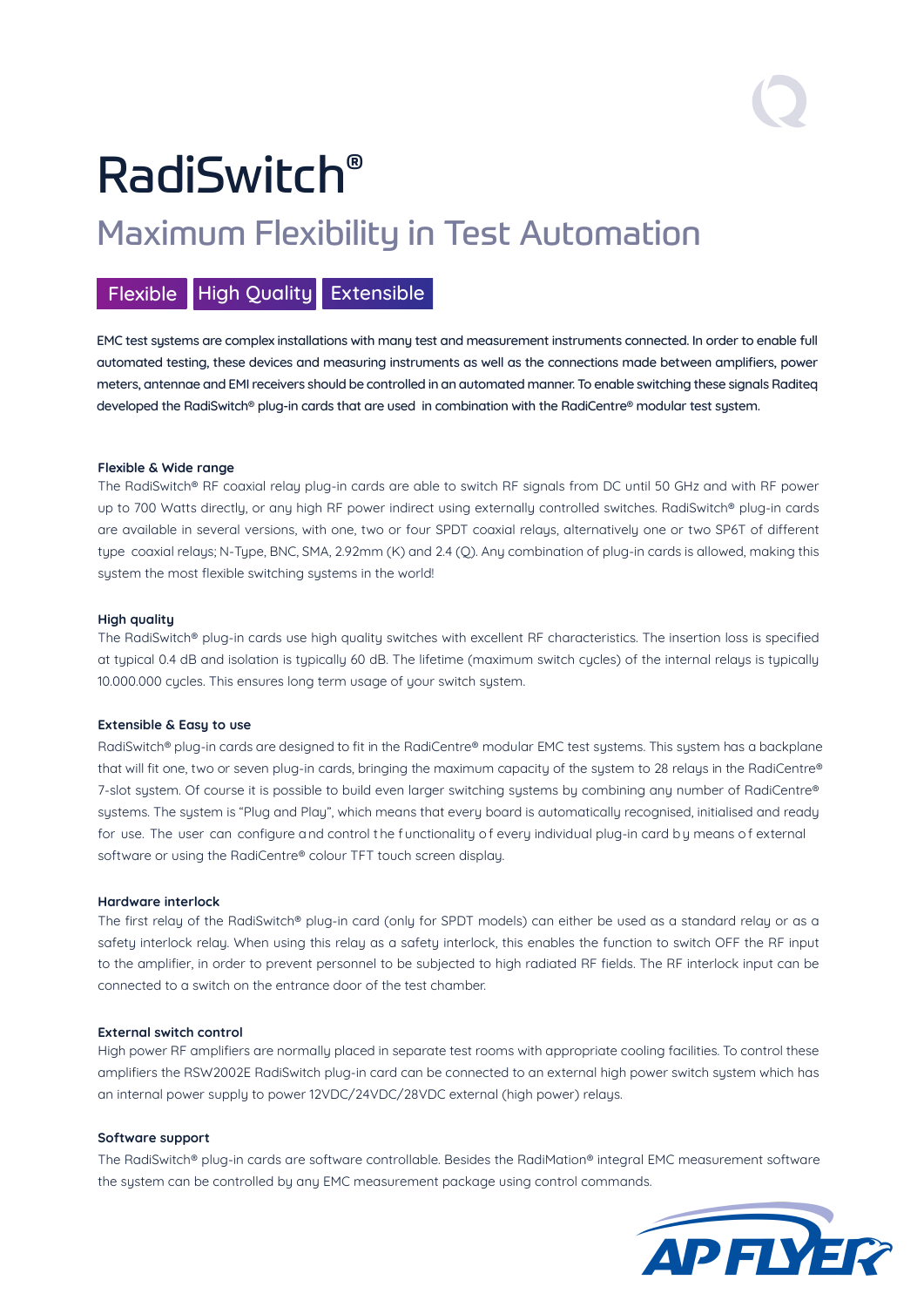## RadiSwitch® Technical Specifications

| Performance                         | <b>All models</b>                                                                                          |
|-------------------------------------|------------------------------------------------------------------------------------------------------------|
| Frequency range internal relays and | 3 GHz for BNC,                                                                                             |
| connectors                          | 12,4 GHz for N-type,                                                                                       |
|                                     | 18 GHz for SMA and                                                                                         |
|                                     | 40 GHz for 2,92mm (k) connector<br>50 GHz for 2.4mm (Q) connector                                          |
| Power handling                      |                                                                                                            |
| capacity, internal relays           | See paragraph 'Average power' below                                                                        |
| External relays                     | 2 external relays can be driven, max current 0,5A per relay 12V, 24V or 28V<br>supply software selectable. |
| <b>Models</b>                       |                                                                                                            |
| <b>RSW1021B</b>                     | 1 coaxial switch SPDT, BNC-type 3 GHz (1 slot)                                                             |
| <b>RSW1021N</b>                     | 1 coaxial switch SPDT, N-type 12.4 GHz (1 slot)                                                            |
| <b>RSW1022S</b>                     | 2 coaxial switches SPDT, SMA 18GHz (1 slot)                                                                |
| <b>RSW1024S</b>                     | 4 coaxial switches SPDT, SMA 18GHz (1 slot)                                                                |
| <b>RSW1061S</b>                     | 1 coaxial switch SP6T, SMA 18GHz (2 slots)                                                                 |
| <b>RSW1062S</b>                     | 2 coaxial switches SP6T, SMA 18GHz (2 slots)                                                               |
| <b>RSW1022K</b>                     | 2 coaxial switches SPDT, 2.92mm (k) 40 GHz (1 slot)                                                        |
| <b>RSW1024K</b>                     | 4 coaxial switches SPDT, 2.92mm (k) 40 GHz (1 slot)                                                        |
| <b>RSW1061K</b>                     | 1 coaxial switch SP6T, 2.92mm (k) 40 GHz (2 slots)                                                         |
| <b>RSW1062K</b>                     | 2 coaxial switches SP6T, 2.92mm (k) 40 GHz (2 slots)                                                       |
| <b>RSW1022Q</b>                     | 2 coaxial switches SPDT, 2.4mm (Q) 50 GHz (1 slot)                                                         |
| <b>RSW1024Q</b>                     | 4 coaxial switches SPDT, 2.4mm (Q) 50 GHz (1 slot)                                                         |
| <b>RSW1061Q</b>                     | 1 coaxial switch SP6T, 2.4mm (Q) 50 GHz (2 slots)                                                          |
| <b>RSW1062Q</b>                     | 2 coaxial switches SP6T, 2.4mm (Q) 50 GHz (2 slots)                                                        |
| <b>RSW2002E</b>                     | 2 outputs for SP6T, external relay driver card 12/24/28VDC (1 slot)                                        |
| <b>Relay Lifetime</b>               |                                                                                                            |
| SPDT relays, SMA or 2,92mm (k)      | 10.000.000 cycles                                                                                          |
| SP6T relay SMA                      | 5.000.000 cycles                                                                                           |
| SP6T relay 2,92mm (k) or 2.4mm (Q)  | 2.000.000 cycles                                                                                           |
| N-type and BNC relay                | 1.000.000 cycles                                                                                           |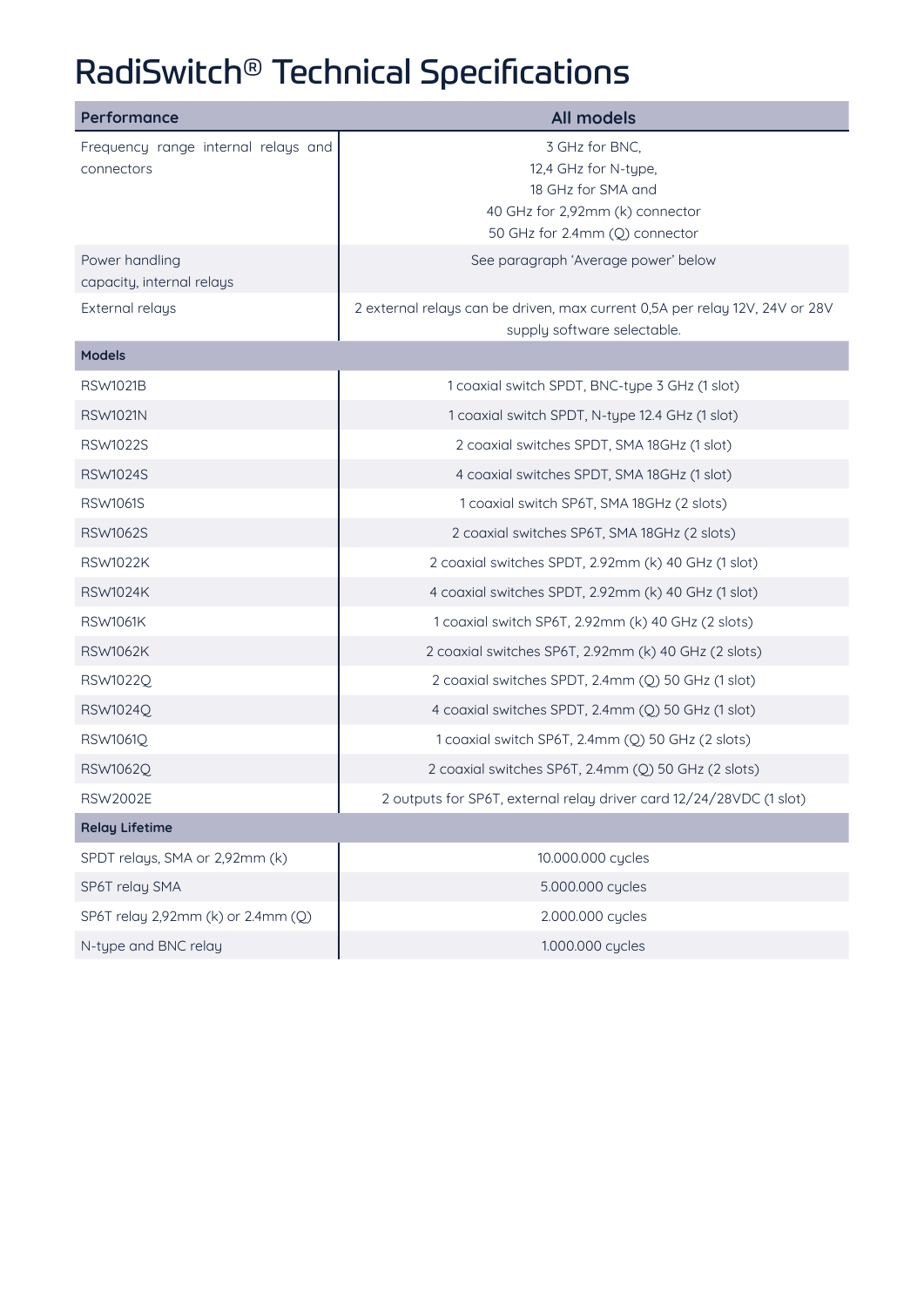| Performance                              | All models                                                               |  |  |  |
|------------------------------------------|--------------------------------------------------------------------------|--|--|--|
| Temperature range                        | $0^\circ$ C - 40 $^\circ$ C                                              |  |  |  |
| Relative humidity                        | $10 - 90\%$ (non-condensing)                                             |  |  |  |
| <b>Power consumption</b>                 |                                                                          |  |  |  |
| Supply voltage                           | Power supplied through RadiCentre back panel                             |  |  |  |
| Power consumption                        | 30 W max                                                                 |  |  |  |
| <b>Safety</b>                            |                                                                          |  |  |  |
| Interlock *                              |                                                                          |  |  |  |
| (*RSW1022S/K/Q and RSW1024S/K/Q<br>only) | Each relay of the plug-in card can be used as an interlock safety switch |  |  |  |
| Warranty                                 |                                                                          |  |  |  |
| Warranty                                 | 3 years (misuse excluded) (2)                                            |  |  |  |

#### **Models B & N - Plug-In cards with BNC and N-type connectors**

#### **Specification BNC, 3.0GHz, SPDT relays**

Life time 1.000.000 cycles

| Frequency      | GHz | 0 <sub>to 1</sub> | 1 to 2 | $2$ to $3$ |
|----------------|-----|-------------------|--------|------------|
| <b>VSWR</b>    |     | 1,15              | 1,20   | 1,25       |
| Insertion loss | dB  | 0,15              | 0,20   | 0,25       |
| Isolation      | dB  | 85                | 80     | 75         |
| Average power  | W   | 400               | 300    | 240        |

#### **Specification N-type, 12.4GHz, SPDT relays**

Life time 1.000.000 cycles

| Frequency        | GHz | 0 <sub>to 1</sub> | 1 to 2 | $2$ to $3$ | $3$ to $8$ | 8 to 12.4 |
|------------------|-----|-------------------|--------|------------|------------|-----------|
| <b>VSWR</b>      |     | 1,15              | 1,20   | 1,25       | 1,35       | 1,5       |
| Insertion loss   | dB  | 0,15              | 0,20   | 0,25       | 0,35       | 0,5       |
| <b>Isolation</b> | dB  | 85                | 80     | 75         | 70         | 60        |
| Average power    | W   | 700               | 500    | 400        | 250        | 200       |

#### **Model S - Plug-In cards with SMA connectors**

#### **Specification SMA, 18GHz, SPDT relays**

Life time 10.000.000 cycles

| Frequency        | GHz | $0$ to $3$ | $3$ to $8$ | 8 to 12,4 | 12,4 to 18 |
|------------------|-----|------------|------------|-----------|------------|
| <b>VSWR</b>      |     | 1,10       | 1,20       | 1,20      | 1,40       |
| Insertion loss   | dB  | 0,15       | 0,20       | 0,25      | 0,35       |
| <b>Isolation</b> | dB  | 80         | 75         | 65        | 60         |
| Average power    | W   | 240        | 150        | 120       | 100        |

#### **Specification SMA, 18GHz, SP6T relays**

Life time 5.000.000 cycles

| Frequency        | GHz | $0$ to $3$ | $3$ to $8$ | 8 to 12,4 | 12,4 to 18 |
|------------------|-----|------------|------------|-----------|------------|
| <b>VSWR</b>      |     | 1,20       | 1,30       | 1,40      | 1,50       |
| Insertion loss   | dB  | 0,20       | 0,30       | 0,40      | 0,50       |
| <b>Isolation</b> | dB  | 80         | 75         | 65        | 60         |
| Average power    | W   | 240        | 150        | 120       | 100        |